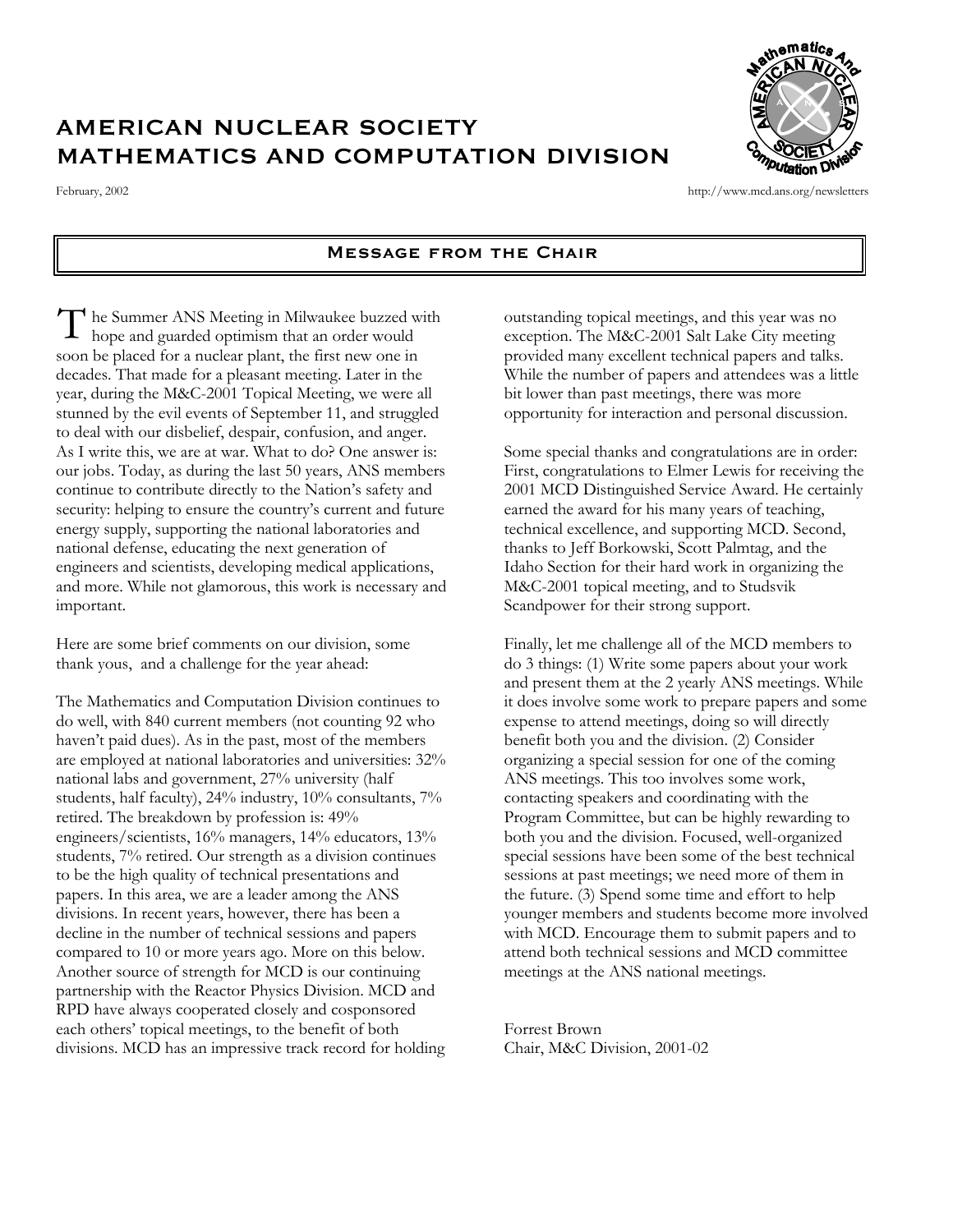## Report

## **EXECUTIVE COMMITTEE MEETING**

## **MILWAUKEE, WI, JUNE , 2001**

#### *Finance Committee* – Steve Nolen (for T. Aldemir)

Considerable discussion occurred around the Division's budget, particularly concerning budget allocations that had never been disbursed. A budget was approved that contains \$3850 in allocated expenditures: \$1000 for the Dannels Scholarship Fund, \$1000 for the 2002 ANS Student Conferences, \$1000 for Student Paper Awards, and \$850 for Awards and Plaques.

#### *Honors and Awards Committee*. – Paul Turinsky

New committee members have joined this committee. One person in M&C has been nominated for Fellow. A recipient of the Division's Distinguished Service Award has been selected and will be announced at the M&C Topical Meeting. Anil Prinja gave a status report on the Pomraning Award, and indicated that he and Bill Martin would continue to pursue a connection with SAIC. M&C will pay for tickets to the President's reception for students presenting papers in M&C sponsored sessions at national meetings.

#### *Membership Committee* –Madeline Feltus

Madeline gave an update on the Division's membership. Details are available from Madeline by email.

#### *Publicity* - Todd Palmer

The Division's web site [http://www.mcd.ans.org] is up and running, and members are encouraged to check it out and provide feedback. Robert Singleterry suggested the possibility of having email updates to inform M&C members about changes to the website, but no action was taken on this proposal.

## *Roport on 2001 ANS Student Conference* – Don Todd, Texas A&M University

The 2001 Student Conference, hosted at Texas A&M, was a great success. 330 students attended the conference from many countries. Considerable ANS recruiting was done. Over 25 companies appeared for a career fair. Penn State will host the 2002 ANS Student Conference. Frank Buschman and Marcia Chesleigh are heading the conference organizing committee. There was a general request from the students for more participation by professionals at the student conferences. F. Brown then led a long discussion about M&C's contributions to student aid. Everyone agreed that M&C should participate in student aid. A suggestion was to use some percentage of M&C topical proceeds for student aid. This aid can take the form of awards and/or travel support. Aid cannot be budgeted by M&C topical meetings.

#### *M&C Topical Meeting 2001 – Jeff Borkowski*

A report on preparations for the 2001 M&C Division Topical Meeting in Salt Lake City, Utah was given by Jeff Borkowski. For specific details about his report see the minutes of the M&C Program Committee Meeting. Highlights of his report include:

- ß 117 papers were submitted, 105 papers accepted. This number is considerably lower than Madrid (M&C '99), which had more than 150 papers.
- The paper volume is lower than expected, but the total number of attendees seems reasonable.
- A student award for best paper will be offered. The amount will be  $\sim$ \$250. J. Borkowski and M. Adams will establish guidelines for the award.

#### *Program Committee* – Ali Haghighat

The program committee discussed e-reviews at length. For the Reno (2001 Winter Meeting) meeting it was agreed that reviews would be hidden from view , such that reviewers will not be able to see the output from the other reviews. This issue will be discussed again during the Reno meeting. The effectiveness of these blind reviews will be appraised during the Reno Meeting.

#### *New Business –* (all)

R. Sanches distributed brochures for the 2003 Supercomputing in Nuclear Applications conference. The conference will be held Sept. 22-24, 2003 in Paris, France. The division agreed to be a co-sponsor.

[The full minutes of this meeting are available at http://www.mcd.ans.org/governance.]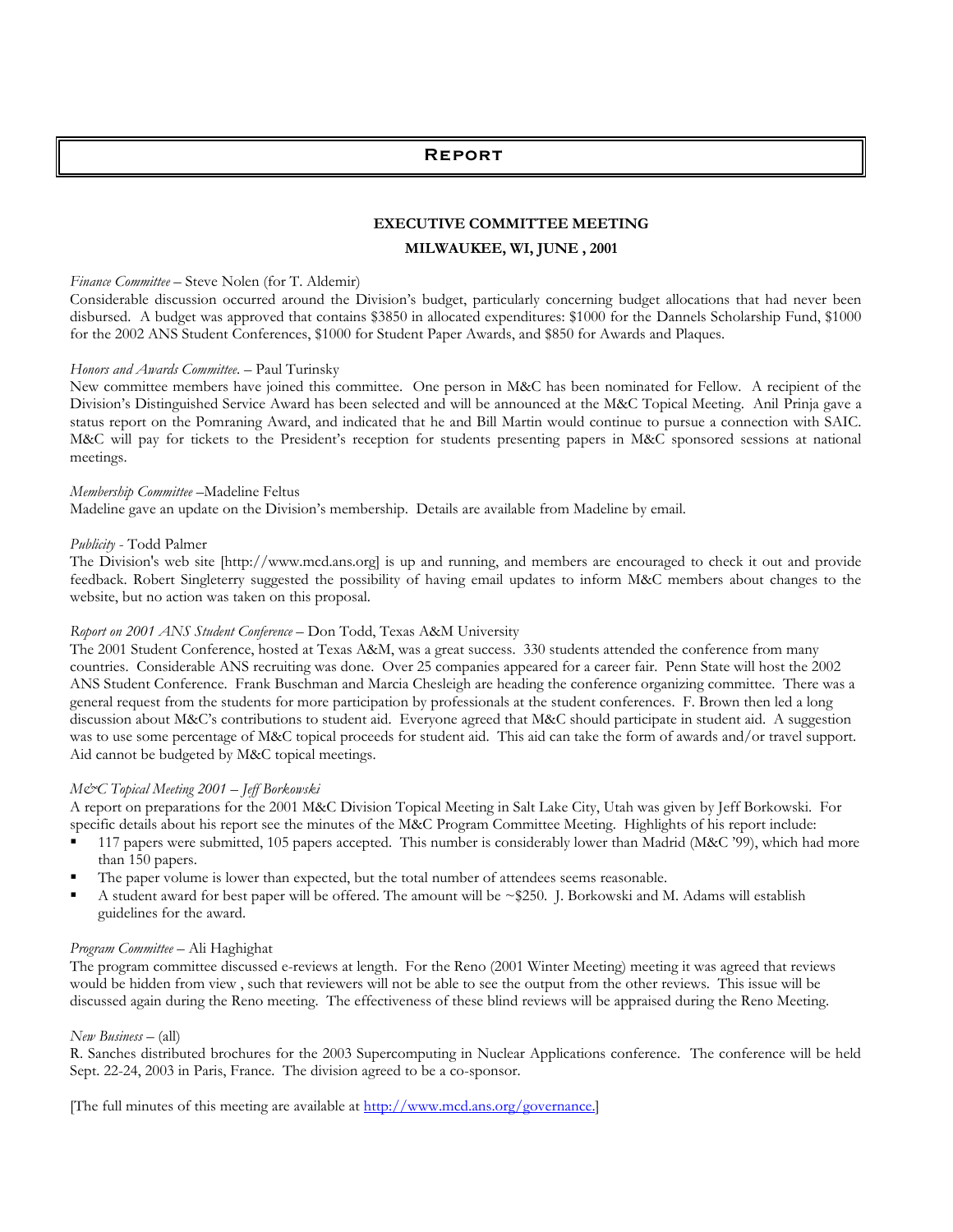## 2001 M&C Topical Meeting – Salt Lake City, Utah

"M&C 2001: International Meeting on Mathematical Methods for Nuclear Applications" was held September 9-13 at the Little America Hotel in Salt Lake City, Utah, USA. Here are a few important statistics about the meeting.

- There were 125 papers submitted.
- **105 papers were accepted and were included in the Proceedings.**
- ß 96 papers were presented. (Some presenters were precluded from attending due to the attacks of September 11.)
- ß 65 of the 105 accepted papers were contributed by authors outside of the United States, so special thanks go out to our international contributors.
- ß There were 135 paid attendees, of which 19 were students. Student participation was subsidized with \$1000.00 supplied by MCD.
- ß The **Best Student Paper** was awarded to "A 2-D 2-Group Neutron Noise Simulator and its Application to Anomaly
- Localisation," C. Demaziere, and I. Pazsit, Chalmers University of Technology, Goteborg, Sweden.
- ß Elmer Lewis of Northwestern University was presented with the M&C Distinguished Service Award.
- ß Special thanks are in order for our co-sponsors: Reactor Physics Division (RPD) of the ANS, the OECD Nuclear Energy Agency, and the Radiation Safety Information Computation Center.



Jeff Borkowski, Technical Program Chair, and C. Demaziere winner of the Best Student Paper Award



Elmer Lewis, Northwestern Univ., recipient of the M&C Distinguished Service Award

## **Toward successful topical meetings: lessons learned**

-- Jeff Borkowski and Scott Palmtag **[See** http://www.mcd.ans.org/news/lessons.pdf **for complete text]**

Our preliminary numbers indicate that, in addition to its technical contribution, this meeting will generate income to M&C. However, we did incur fees that we might not have if all attendees registered with us and with the hotel prior to August 9, 2001. We have spoken to some attendees who were not aware of how late registration impacts a conference financially, so it was suggested to us that we outline those issues here.

- Register as early as is practical within the constraints of the budgetary process of your organization. The meetings are scheduled two years in advance and the technical program is known about three months prior to the conference.
- If your organization still uses a Travel Department or similar entity, make a realistic estimate as to how long it takes for your request to migrate through that bureaucracy.
- Try to make the extra effort to stay at the conference hotel even if you need additional managerial approvals due to per diem constraints. Our experience is that most people who asked with enough vigor obtained the necessary approval to stay at the conference hotel.
- Make sure that you (or the person doing it for you) mention the conference by name and date, and ask for the special rate when dealing with the hotel. This is how you obtain a discount and your registration adds to our room count. Further, the hotel may be "full" to the general public because empty rooms are tied up in our reserved block, and the hotel does not know to give you one of those unless you ask.

Being timely and thorough helps balance the books, and these meetings cannot be held if they lose money. Please consider the above information when you register for future meetings.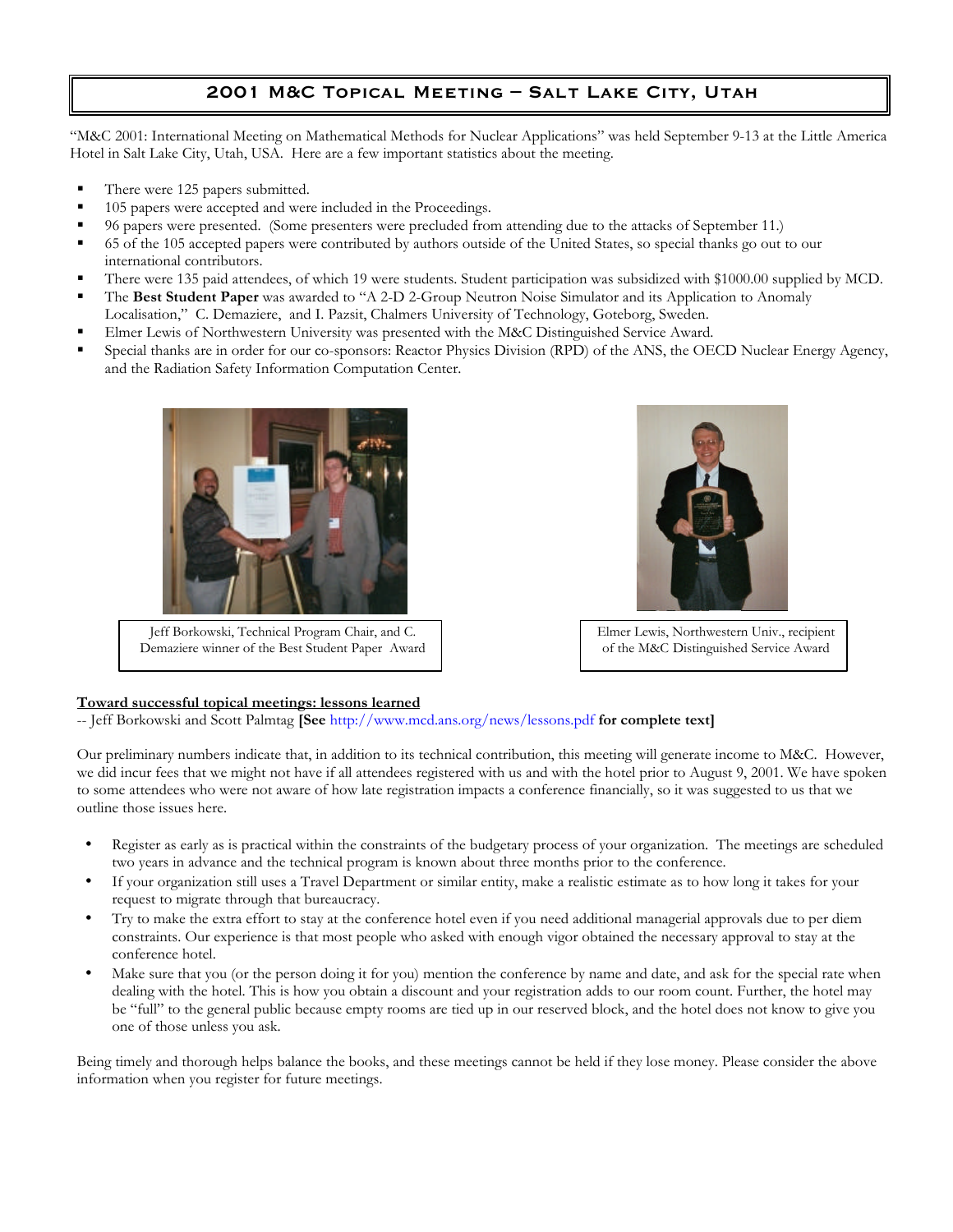## Upcoming Meetings

*2001 ANS Annual Meeting Reno, NV, November, 2001*

For more information, see http://www.ans.org/meetings/pdfs/2001/am2001.pdf

*Back to the Future of Nuclear Technology, 2002 ANS Student Conference Apr. 10-13, 2002, University Park, PA*

For more information contact: Frank Buschman (tel 814-865-6351, email  $f(xb129@psu.edu, or www.clubs.p.u.edu/ANS)$ ).

*2002 ANS Summer Meeting The Revival of the Nuclear Power Option Hollywood, FL, June 9 – 13, 2002*

For more information, see http://www.ans.org/meetings/pdfs/2001/am2002-cfp.pdf

*PHYSOR-2002*

*ANS International Topical Meeting on Advances in Reactor Physics and Mathematics and Computation into the Next Millennium Sheraton Walker Hill Hotel, Seoul, Korea, October 7-10, 2002*

Cosponsored with the Reactor Physics Division. For more information see http://physor2002.kaist.ac.kr

*SNA 2003*

*International Conference on Supercomputing in Nuclear Applications September 22-24, 2003, Paris, France.*

Cosponsored by CEA, SFANS, co-organizer: OECD/NEA. For more information - email SNA-2003@cea.fr, and see http://SNA-2003.cea.fr

[More information about relevant conferences can be found at http://www-rsicc.ornl.gov/Newsletters/ and http://www.ans.org/meetings.]

# M&C 2003 - Nuclear Mathematical and Computational Sciences: A Century in Review, A Century Anew

To mark the beginning of the second century of nuclear science, the American Nuclear Society's 2003 M&C Topical Meeting is being organized around the theme: *Nuclear Mathematical and Computational Sciences: A Century in Review, A Century Anew*. The *Anew* part is comprised of contributed papers in regular sessions and invited papers in special sessions. An invitation email message will be sent mid October to Members of the Technical Program Committee to solicit their support by submitting papers, help identify and organize special sessions, and review papers when the time comes.

The Review part of the conference is designed to replace the standard Plenary Session. It is comprised of eight invited lectures by world-renowned leaders in selected topics. Each half-day of conference sessions will commence with one such lecture extending for one-hour, followed by a 15-minute Question/Answer session, a 15-minute break, then the regular sessions proceed.

The speakers have been contacted and have already accepted the invitation. The complete list of topics and speakers is:

- 1. Transport methods of the first order, Ed Larsen and Jim Morel.
- 2. Transport methods of the second order, Elmer Lewis.
- 3. Monte Carlo, Jerry Spanier.
- 4. Reactor core methods, Kord Smith.
- 5. Cross sections, Dick Hwang.
- 6. Reactor kinetics and dynamics, Jack Dorning.
- 7. Sensitivity, uncertainty, and perturbation theory, Dan Cacuci.
- 8. Criticality safety methods, Elliott Whitesides.

Please remember that success of this meeting depends on your active support and involvement. Finally, please bookmark the conference's web site http://www-rsicc.ornl.gov/mc2003/mc2003.html and visit it occasionally for news and updates. Comments and suggestions are most welcome. [Thanks to Yousry Asmy for contributing this item.]